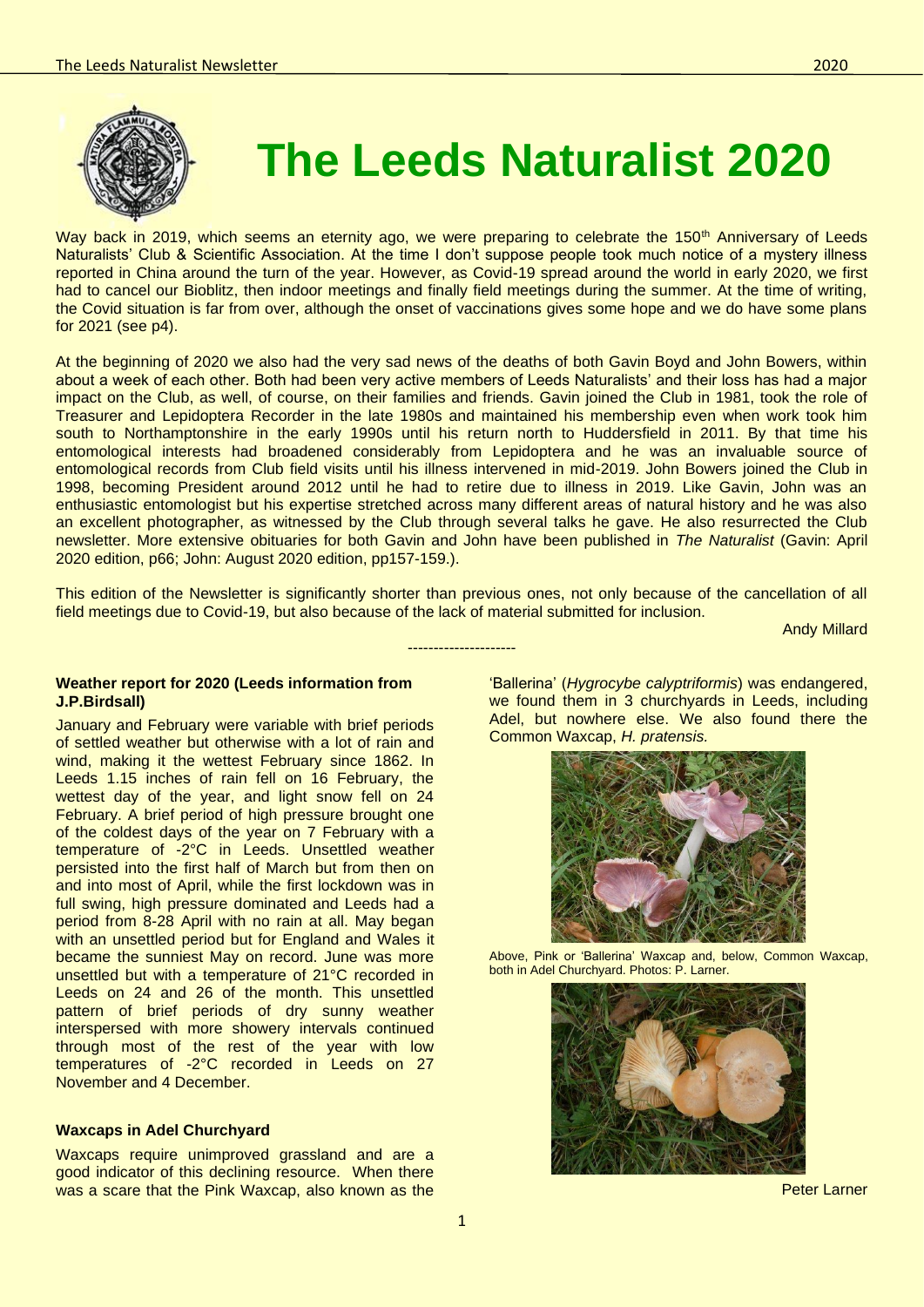#### **Bees, wasps & ants in a Horsforth garden**

This is my first full year as Aculeate Recorder for the YNU, a very daunting task to be following on from Michael Archer! Lockdown has somewhat restricted my activities but I've definitely spent more time in the garden than usual, helping to add to the aculeate species list. 34 species of bee were recorded, including 3 species of cuckoo bumble bee (*Bombus bohemicus* Bohemian Cuckoo, *B. campestris* Field Cuckoo and *B. sylvestris* Forest Cuckoo) not previously noted, probably due to my elementary identification skills rather than them being new arrivals to the area. The commonest Cuckoo Bumble in my garden is *B. vestalis* Southern Cuckoo.



Rufescent Sharp-tailed Bee. Photo: Stephen Falk.

Two interesting new records for the garden were *Coelioxys rufescens* (Rufescent Sharp-tailed bee) a cleptoparasitic species, in this area possibly of the Willughby's Leaf-cutter Bee *Megachile willughbiella* (also recorded in the garden this year) and *Stelis punctulatissima* (Banded Dark bee) another cleptoparasite, possibly of *Osmia leaiana* Orangevented Mason Bee, also recorded in the garden. Wasp records for the garden have been thin on the ground, the social wasps being mainly *Vespula vulgaris.* The solitary wasps (*Ectemnius cavifrons*, *Pemphredon lugubris* and *Passaloecus gracilis*) were those associated annually with our standing dead Silver Birch and Pear trees. Unfortunately, the former is now decaying rather rapidly and unlikely to be standing for much longer.



Ornate Digger Wasp (Cerceris ryebyensis) at Brockadale, summer 2020. Photo: P.Simmons

Of more interest was the Ornate Digger Wasp *Cerceris ryebyensis* (a southern species at the edge of its range but spreading north) in Golden Acre Park.

Andy Millard



This unusual Magpie was seen in our garden during May but has not been seen since the end of that month

---------------------

Peter Larner

# **Parakeets in Horsforth**

Quite a few years ago I think I heard a parakeet from our upstairs window but couldn't be certain and, as I wasn't aware of any more in subsequent years, thought it could well have been an escape. This year, however, two Ring-necked Parakeets were seen on 18 September in the open country just north of Horsforth and on 10 November two on the boundary of Horsforth School. The YNU 2016 Yorkshire Bird Report indicates that their stronghold was more in South Yorkshire and it was only in 2016 that there was proof of breeding. The NBN atlas suggests two records in NW Leeds in 2019 and my observations suggest the species may be becoming established in this area.

Andy Millard

## **Hoverflies in the garden**

Hoverflies are much less frequent in our garden nowadays. The following are species seen during August/September.

---------------------



*Didea fasciata*. Photo: P.Larner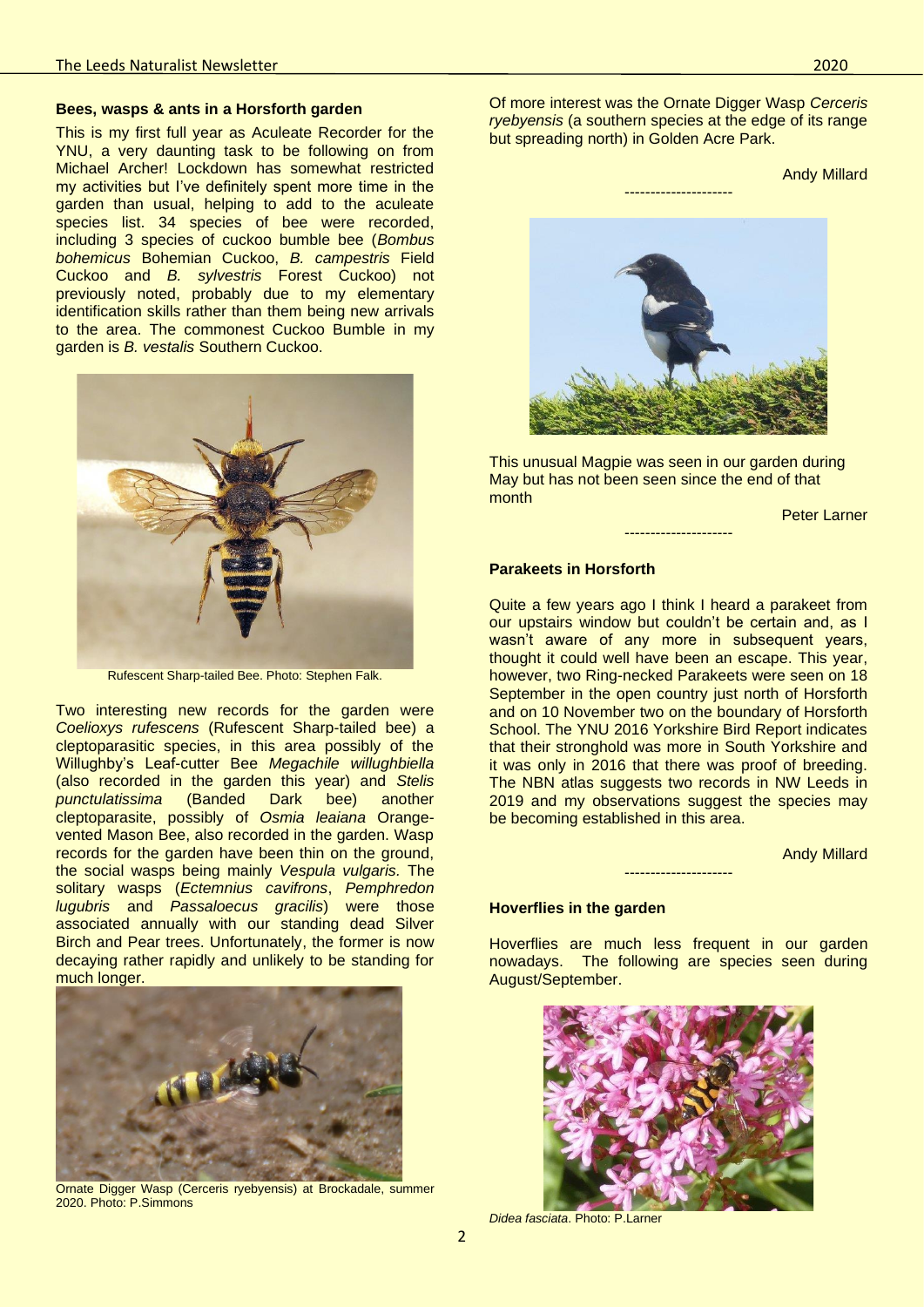

*Episyrphus balteatus* Photo: P.Larner

---------------------

Peter Larner

## **Leeds Naturalists' Club 2020 AGM**

This year's AGM on 2 December took place on Zoom for the first time. The technology worked well but unfortunately attendance was less than ideal. Nonetheless, the feeling was that we should soldier on so the Secretary's report and accounts were accepted and Council members were kept, as far as possible, as per 2020 i.e.

| <b>President</b>     | <b>Mary Larner</b>  |
|----------------------|---------------------|
| Vice-president       | <b>Peter Larner</b> |
| <b>Treasurer and</b> | <b>Andy Millard</b> |
| membership           |                     |
| secretary            |                     |
| Organisation         | <b>Peter Larner</b> |
| secretary            |                     |
| <b>Minutes</b>       | <b>Peter Larner</b> |
| secretary            |                     |
| Programme            | <b>Peter Larner</b> |
| secretary            |                     |
| <b>Newsletter</b>    | <b>Andy Millard</b> |
| Editor               |                     |
| Webmaster            | <b>Genny Twigge</b> |

Likewise, there has been no change to the recorders, excepting that Phyl Abbott has had to resign as Botany recorder due to ill health:

| Aculeate                 | Dr A Millard          | 0113 258 2482 |
|--------------------------|-----------------------|---------------|
| <b>Hymenoptera</b>       |                       |               |
| <b>Birds</b>             | Mr P Larner           | 0113 261 2589 |
| <b>Botany (Higher</b>    | Mr G Heffernan        | 0113 266 1273 |
| plants, lichens &        |                       |               |
| bryophytes)              |                       |               |
| <b>Dragonflies &amp;</b> | Mr P Larner           | 0113 261 2589 |
| Lepidoptera              |                       |               |
| Fungi                    | <b>Mrs M Larner</b>   | 0113 261 2589 |
| <b>Vertebrates</b>       | <b>Ms K Hockridge</b> | 0113 247 5558 |
| (other than              |                       |               |
| birds)                   |                       |               |

It was agreed that in view of the cancelled meetings in 2020 the Club should waive its subscriptions for 2021 and there was some discussion of plans for this year (see p.4).

---------------------

#### **Moths on Tinshill**

This has not been a good year for moths in our garden with too many cold and wet nights. However, in August I caught a species I had never seen before although it is said to be common:- the Oak Nycteoline *Nycteola revayana*, a very variable species. The identification book I use has 10 pictures to cover all the varieties.



Photo: Peter Larner

# ---------------------

#### **Violet Carpenter Bee hitches its way to Leeds**

In December I received a phone call asking whether I'd be interested in a Violet Carpenter Bee (*Xylocopa violacea*). These spectacular insects are some of the largest bees in Europe, being around 25mm in length and with a wingspan of about 45mm. They are shiny black in colour and have long dark iridescent wings with shades of blue and violet reflections. The female has powerful jaws which enable her to excavate nests in sound timber, as well as rotten wood and some hollow stems.



Violet Carpenter Bee. Photo: A.Millard.

The bee is common in southern Europe and up to around 1980 there were very few British records, most of which were thought to be accidental introductions in timber imports, although there is a record of one